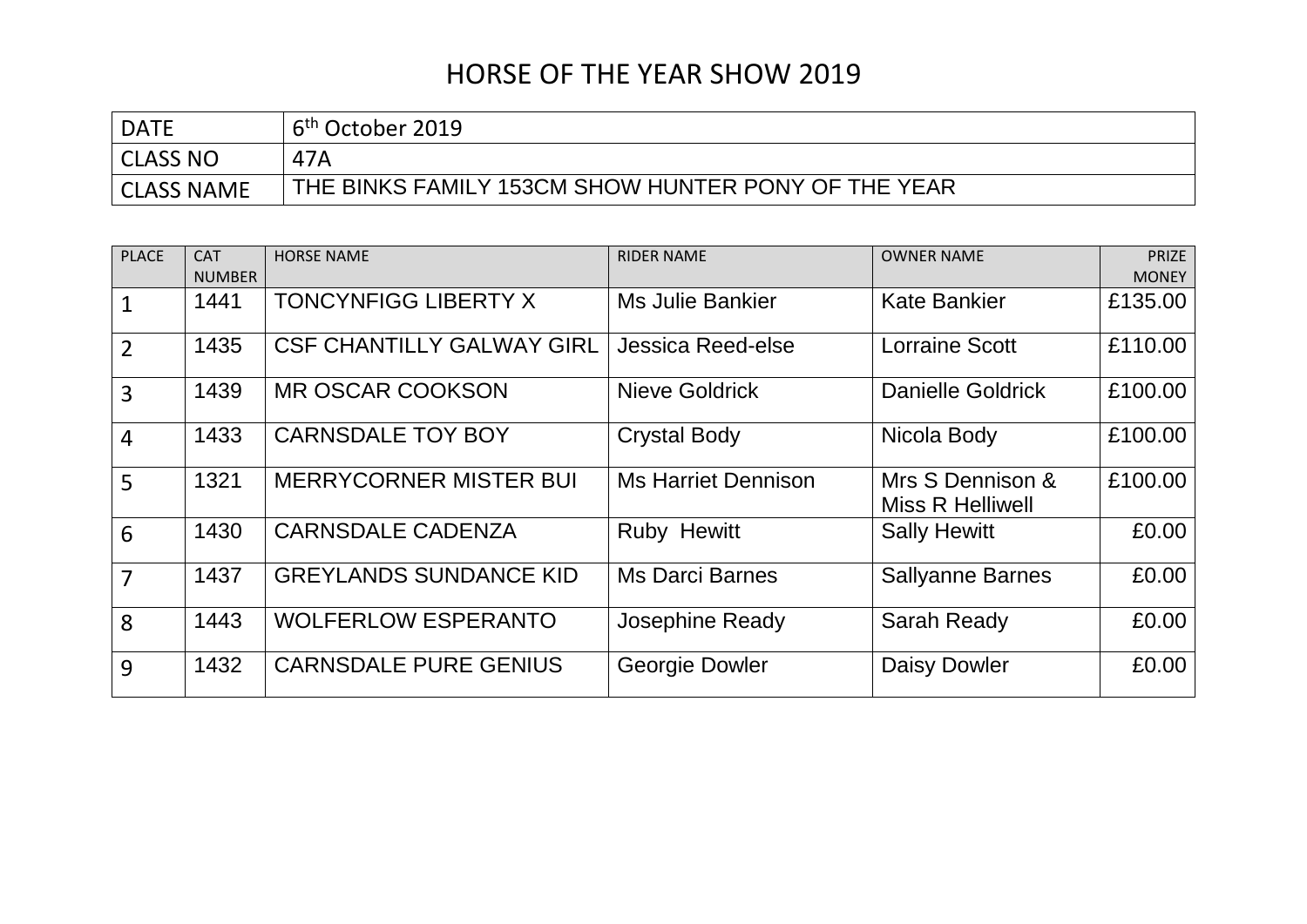| <b>DATE</b>       | 6 <sup>th</sup> October 2019                        |
|-------------------|-----------------------------------------------------|
| CLASS NO          | 47B                                                 |
| <b>CLASS NAME</b> | THE BINKS FAMILY 143CM SHOW HUNTER PONY OF THE YEAR |

| <b>PLACE</b>   | <b>CAT</b>    | <b>HORSE NAME</b>                              | <b>RIDER NAME</b>                | <b>OWNER NAME</b>     | <b>PRIZE</b> |
|----------------|---------------|------------------------------------------------|----------------------------------|-----------------------|--------------|
|                | <b>NUMBER</b> |                                                |                                  |                       | <b>MONEY</b> |
| 1              | 1451          | <b>LITTLE MISS DARCEY</b>                      | Ms Lydia Trice                   | <b>Victoria Trice</b> | £135.00      |
| $\overline{2}$ | 1452          | <b>LITTON SALVADOR</b>                         | Ms Aliya Khan                    | Caroline Cochran      | £110.00      |
| $\overline{3}$ | 1456          | <b>STRETCHOLT ROULETTE</b>                     | <b>Abbie Farmer</b>              | Keren Fuge            | £100.00      |
| $\overline{4}$ | 1460          | <b>WYCROFT BEETHOVEN</b>                       | Ms Phoebe Thomas                 | <b>Tracy Thomas</b>   | £100.00      |
| 5              | 1457          | <b>SUTTON GRANGE PRIM AND</b><br><b>PROPER</b> | <b>Charlotte Lister</b>          | <b>Emma Lister</b>    | £100.00      |
| 6              | 1458          | THE HIGHWAYMAN'S<br><b>FOOTSTEPS</b>           | Jessica Walby                    | Alan Hall             | £0.00        |
| 7              | 1448          | <b>ESKSIDE CARNELLIAN</b>                      | <b>Ms Liberty Taylor-Hopkins</b> | Amanda Picillo        | £0.00        |
| 8              | 1454          | <b>ROMANNO ROMANY GYPSY</b>                    | <b>Charlotte Tuck</b>            | <b>Kathryn Pitts</b>  | £0.00        |
| 9              | 1453          | <b>ROMANNO FANDANGO</b>                        | Alexandra Mcdowall               | Ann Cooper            | £0.00        |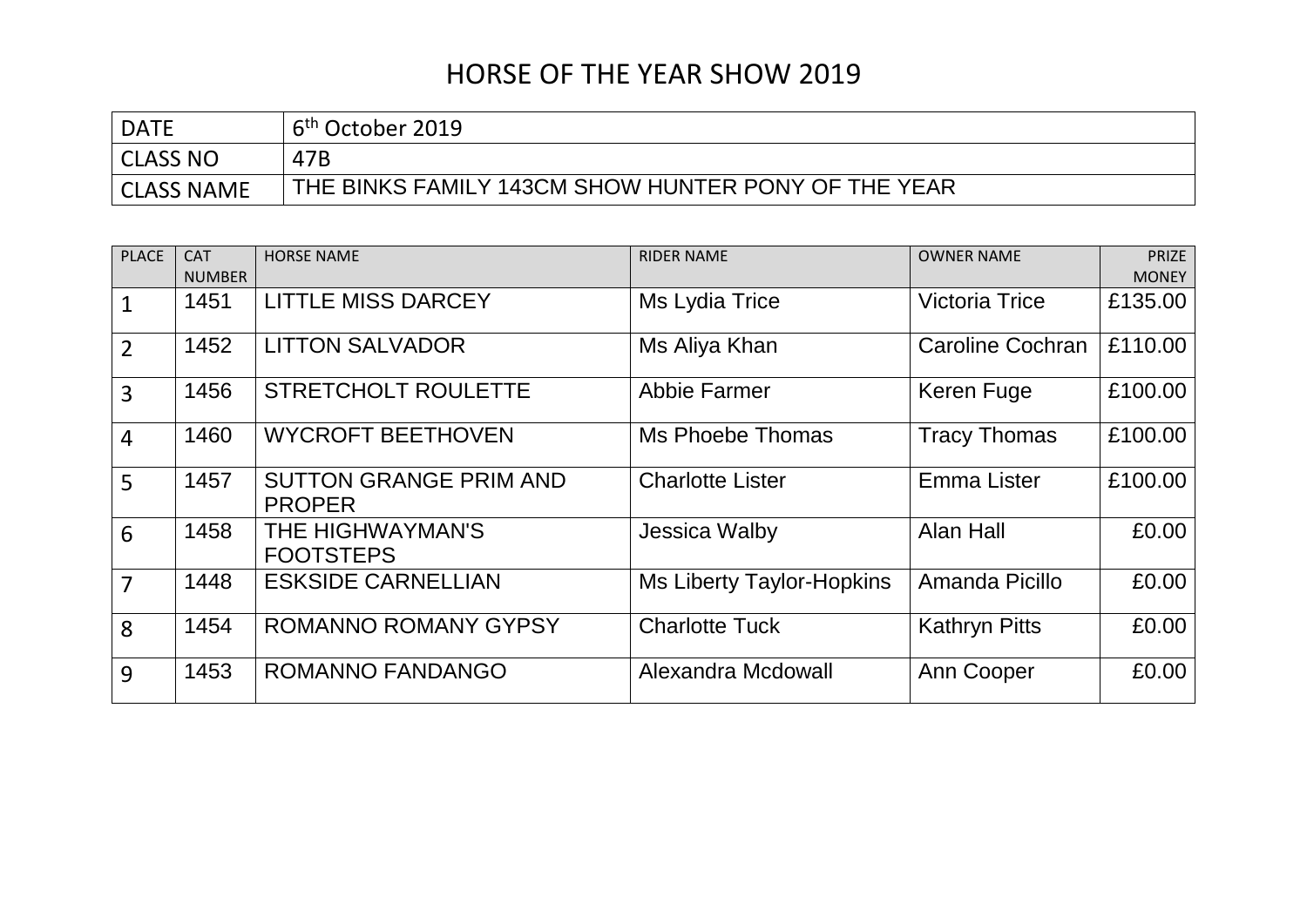| <b>DATE</b>       | 6 <sup>th</sup> October 2019                        |
|-------------------|-----------------------------------------------------|
| CLASS NO          | 47C                                                 |
| <b>CLASS NAME</b> | THE BINKS FAMILY 133CM SHOW HUNTER PONY OF THE YEAR |

| <b>PLACE</b>   | <b>CAT</b><br><b>NUMBER</b> | <b>HORSE NAME</b>                | <b>RIDER NAME</b>          | <b>OWNER NAME</b>         | <b>PRIZE</b><br><b>MONEY</b> |
|----------------|-----------------------------|----------------------------------|----------------------------|---------------------------|------------------------------|
|                | 1474                        | <b>SCALACRE ECLIPSE</b>          | Grace Vaughan              | Abbi Vaughan              | £135.00                      |
| $\overline{2}$ | 1476                        | <b>THISTLEDOWN SEA MARINER</b>   | Lily Brennan               | <b>Sheelagh Donger</b>    | £110.00                      |
| $\overline{3}$ | 1467                        | LITTLEBYROM LIMITED EDITION      | Olivia Taylor              | <b>Christina Knipe</b>    | £100.00                      |
| $\overline{4}$ | 1461                        | <b>BARFORD JACKPOT</b>           | Mia Donaldson              | <b>Nicol Donaldson</b>    | £100.00                      |
| 5              | 1469                        | <b>LLANARTH ARIEL</b>            | Summer Ward-brown          | Ashlea Brown              | £100.00                      |
| 6              | 1470                        | <b>MILLWOOD KAISER CHIEF</b>     | Ms Isabella O'donnell      | Julie O'Donnell           | £0.00                        |
| $\overline{7}$ | 1466                        | <b>GREYLANDS MAID AT SUNDOWN</b> | <b>Megan Davies</b>        | <b>Christine Davies</b>   | £0.00                        |
| 8              | 1473                        | <b>RUSHFIELD SABOTA LARK</b>     | <b>Ms Gracie Mccaffrey</b> | <b>Angelina Mccaffrey</b> | £0.00                        |
| 9              | 1464                        | <b>FAYRE CURLY WHORLY</b>        | <b>Isabella Berni</b>      | Emma Berni                | £0.00                        |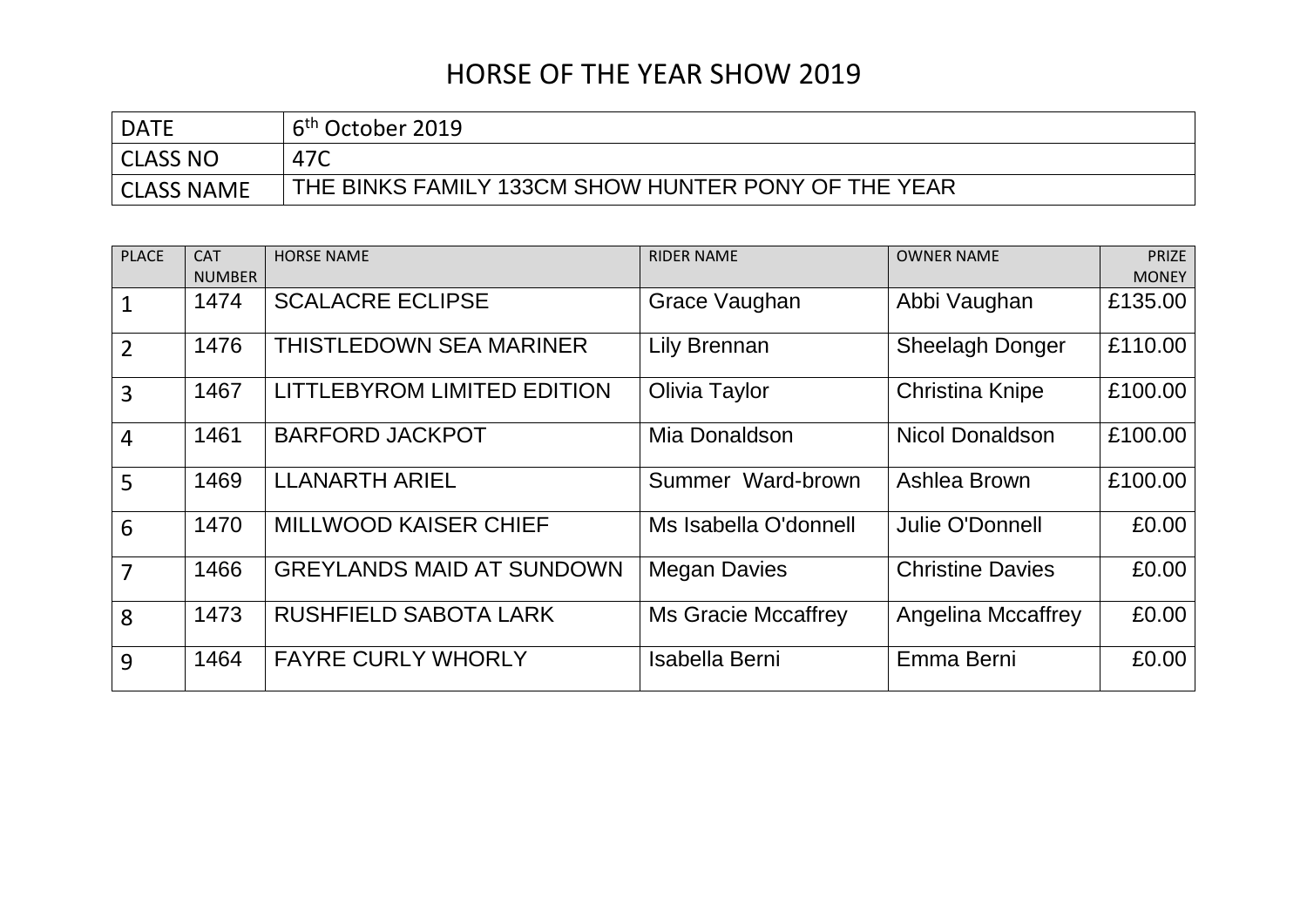| <b>DATE</b> | 6 <sup>th</sup> October 2019                        |
|-------------|-----------------------------------------------------|
| CLASS NO    | 47D                                                 |
| CLASS NAME  | THE BINKS FAMILY 122CM SHOW HUNTER PONY OF THE YEAR |

| <b>PLACE</b>   | <b>CAT</b>    | <b>HORSE NAME</b>                        | <b>RIDER NAME</b>               | <b>OWNER NAME</b>          | <b>PRIZE</b> |
|----------------|---------------|------------------------------------------|---------------------------------|----------------------------|--------------|
|                | <b>NUMBER</b> |                                          |                                 |                            | <b>MONEY</b> |
|                | 1488          | <b>GRYNGALLT PAGE TOO</b>                | Mr Harry Edwards-Brady          | Emma Edwards-              | £135.00      |
|                |               |                                          |                                 | <b>Brady</b>               |              |
| $\overline{2}$ | 1479          | <b>ANNANDALE FLANDERS</b>                | Olivia Brightmore               | <b>Rachel Brightmore</b>   | £110.00      |
| 3              | 1480          | <b>ANNANDALE PHOENIX</b>                 | <b>Ms Chloe Salley</b>          | <b>Margaret Miller</b>     | £100.00      |
| $\overline{4}$ | 1494          | <b>THISTLEDOWN GINGER NUT</b>            | Ms Macie Donaldson              | <b>Stephanie Donaldson</b> | £100.00      |
| 5              | 1486          | <b>GREENDOWN RENE</b>                    | Jake Berrett                    | Lynne Goodyear             | £100.00      |
| 6              | 1485          | <b>GREENDOWN MONSOON</b>                 | India Till                      | Henrietta Till             | £0.00        |
| $\overline{7}$ | 1385          | <b>GRYNGALLT PICTURE</b><br><b>FRAME</b> | <b>Eugenie Godfrey-Faussett</b> | <b>Snuggy Hoods Ltd</b>    | £0.00        |
| 8              | 1487          | <b>GRIASHALL SIGNET</b>                  | <b>Imogen Roberts</b>           | <b>Harriet Roberts</b>     | £0.00        |
| 9              | 1484          | <b>GREENDOWN MANDOLIN</b>                | <b>Millie Davies</b>            | <b>Julia Davies</b>        | £0.00        |